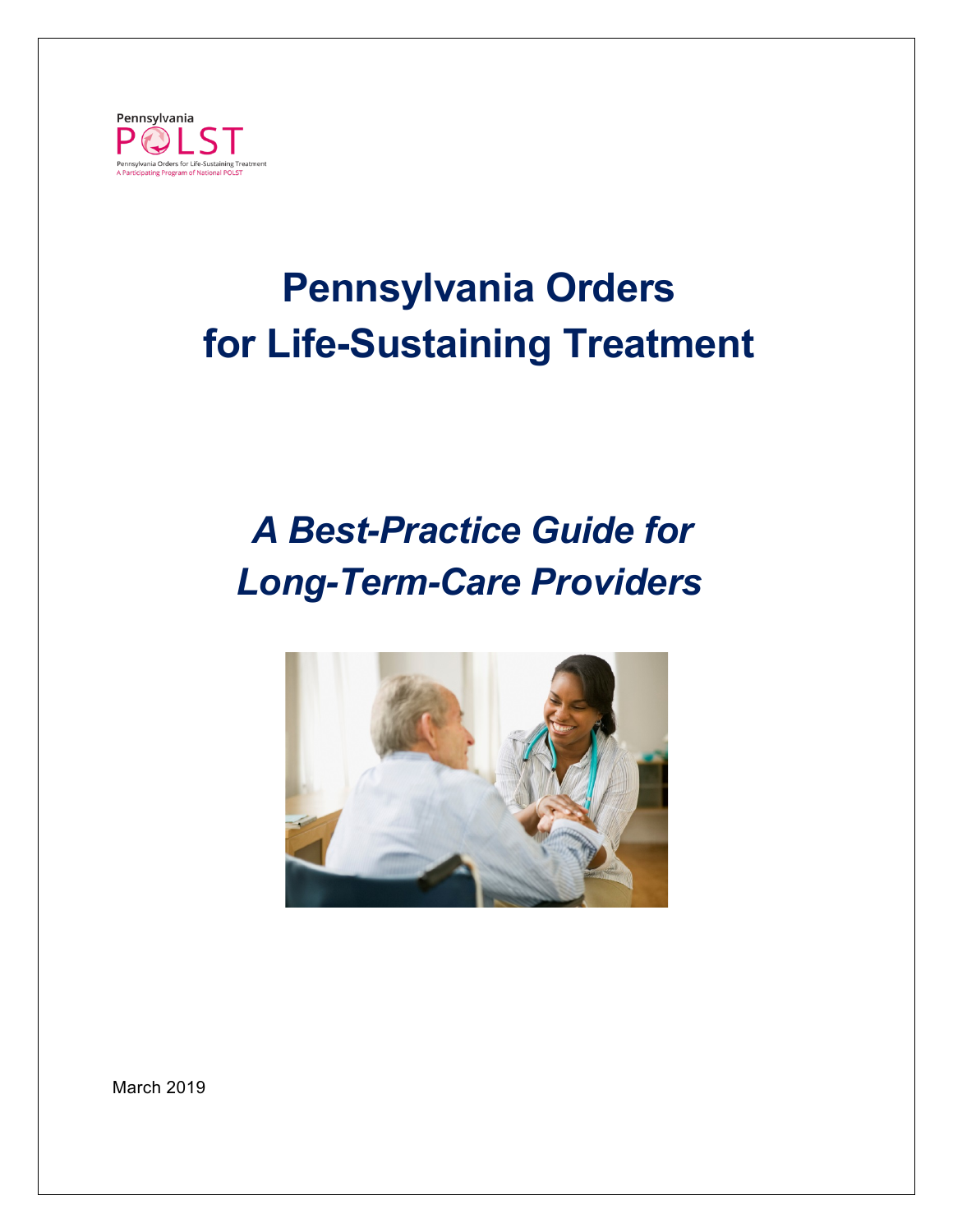Leon Kraybill, MD, CMD, is the geriatric division chief at Lancaster General Hospital/Penn Medicine and medical director at Luther Acres and Masonic Village Elizabethtown.

Dr. Kraybill advocates that when possible, all Long-Term-Care (LTC) residents have the opportunity to make decisions for treatment that will, or will not, be provided as the end of life nears. The optimal time for such decision making is during times of health stability when the individual is able to participate and express care wishes. Decisions made during a health crisis often cannot include the individual, or may be based more on emotions than rational recognition of health limitations, and can place great stress on decision-makers.

Dr. Kraybill developed the documents found in this guide to serve as teaching tools for an understanding of the many aspects of the advance care planning process, with emphasis on POLST. The tools are detailed and recommended for use in all LTC facilities in Pennsylvania.

A major objective is to provide information so those who facilitate, complete or follow POLST orders always use POLST appropriately.

The guide includes the following materials

## A. **Advance Care Planning (ACP) in Long-Term Care Facilities: Best Practice**:

A broad overview of ACP and POLST that includes:

- 1. Introduction
- 2. Resident's Goals of Care
- 3. Advance Care Planning
- 4. Advance Care Planning Documents
- 5. Medical Decision-maker
- 6. Pennsylvania Orders for Life-Sustaining Treatment (POLST)
- 7. POLST Clarification
- 8. Decision-making Capacity
- 9. Guidelines for use of POLST during LTC stay
- 10.Voiding a POLST form
- 11.Facility policy & procedure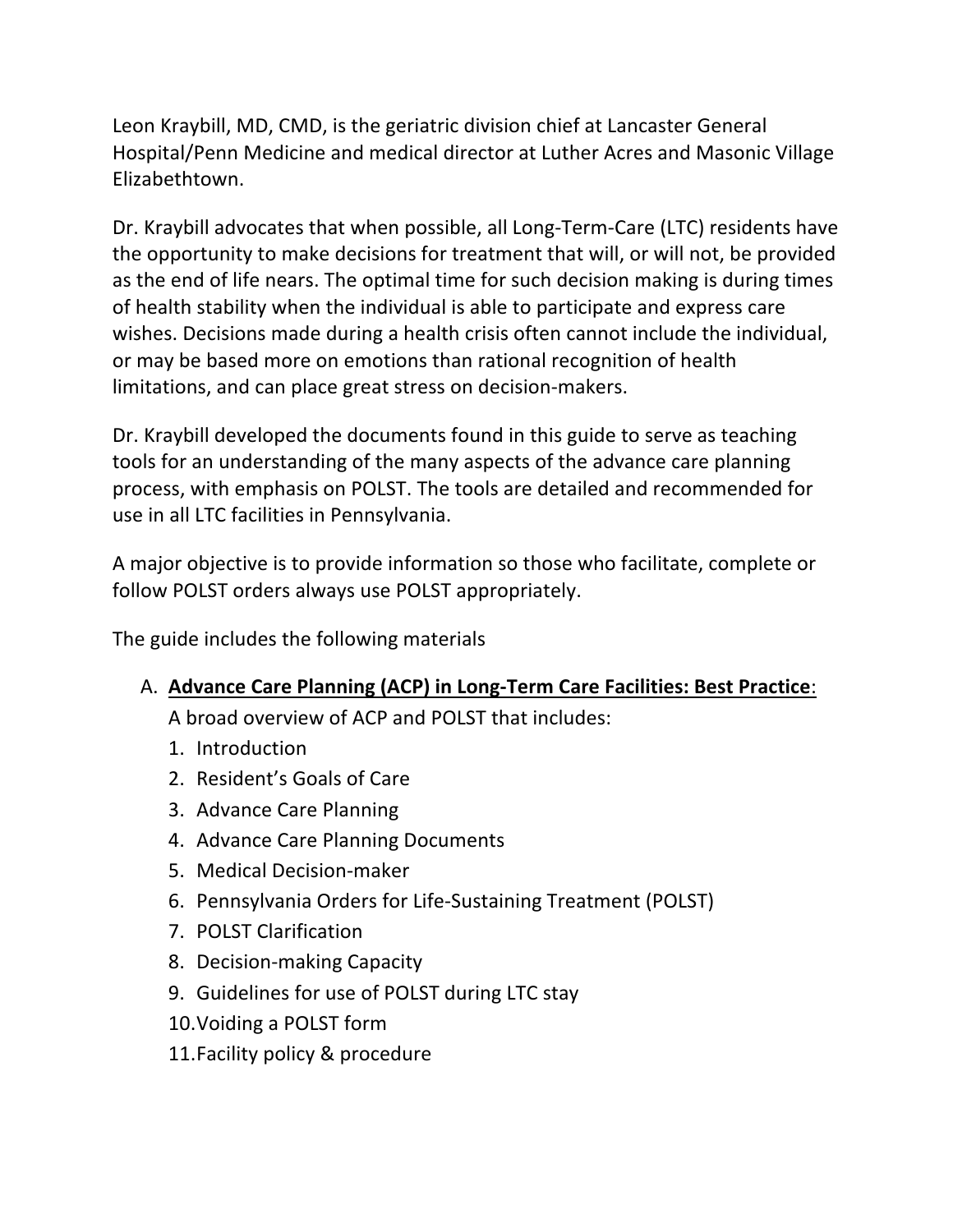- B. **POLST Do's and Don'ts**: Intended to help reinforce important facts, make users aware of common misconceptions and avoid errors associated with the POLST process.
- C. **Patient and Resident Family Form**: A handout for LTC facilities to include in their admission packet about upcoming ACP and POLST discussions. It can be personalized with the facility name.
- D. **POLST Preparation Questionnaire**: A questionnaire for the resident (with decisional capacity) or HCPOA/representative to start them thinking about the upcoming ACP discussion and possible choices. The goal is to start a thought process, and give a takeoff point for the medical staff member who initiates the discussion.

Special thanks to Dr. Kraybill for his long support of POLST and his significant contribution to the continuing goal to improve the POLST process in our state.

Pennsylvania Orders for Life-Sustaining Treatment (POLST) educational materials and the POLST form are available through the PA POLST website:

## **<www.papolst.org>**

Users should download and print the form on Pulsar Pink stock

(#65) POLST inquiries can be sent to **[info@papolst.org](mailto:info@papolst.org)**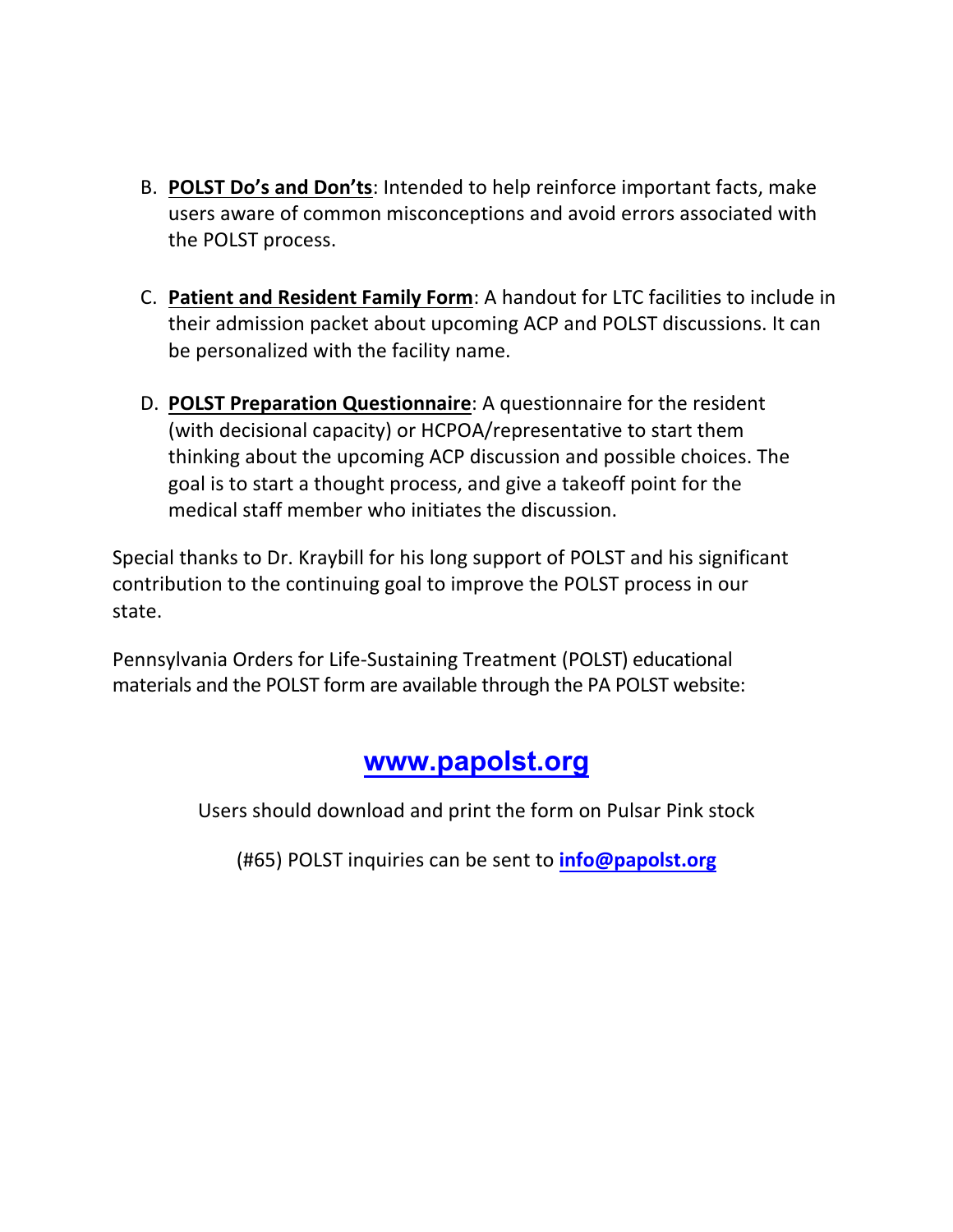**1. Introduction:** Individuals who require care in a long-term care facility (LTCF) have significant health changes that mandate advanced medical, nursing and care needs. Some of these health changes are transient and may improve. Many more individuals have chronic irreversible changes due to disease or injury. On average, the life expectancy for all LTCF residents at admission is about 2 years. While the goal is improvement or stabilization, it is more common to see decline and end-of-life changes in these frail individuals.

#### **2. Resident Goals of Care**

- a. Many individuals have strong opinions and preferences about their medical care, where it is provided, and what they find acceptable at the end of life. These choices may be influenced by prior experience, theological beliefs, family input or other unique factors. Regardless of the source, these choices must be welcomed, understood, documented and honored for patient choice and autonomy.
- b. Discussions about these choices are best done during times of health stability when the individual is able to participate and express care wishes. Decisions made during health crisis often cannot include the individual, or may be based more on emotions than rational recognition of health limitations, and can place great stress on decision-makers.
- c. Therefore, **all LTCF residents** should have opportunity to: (based on decision-making capacity)
	- i. Discuss and understand their current health condition and prognosis
	- ii. Review or complete an advance directive, including a living will and/or healthcare power of attorney (if they retain decision-making capacity)
	- iii. Express their wishes and choices for future medical care during acute medical crisis, sub-acute medical change, and routine care.
	- iv. Document these choices and have them interpreted into medical orders that guide future care. If the individual wishes to limit future treatments, the Pennsylvania Orders for Life-sustained Treatment (POLST) document is a widely used tool to translate the individual's health care choices into practical medical orders.
	- v. Change their prior medical choices at any time, based on the current circumstances or change in perspective.
- **3. Advance Care Planning (ACP):** ACP is the process by which individuals make and share decisions that guide their future health care, if they become unable to speak for themselves. Advance care planning documents are where these decisions are documented, in case the individual cannot participate in future decision-making.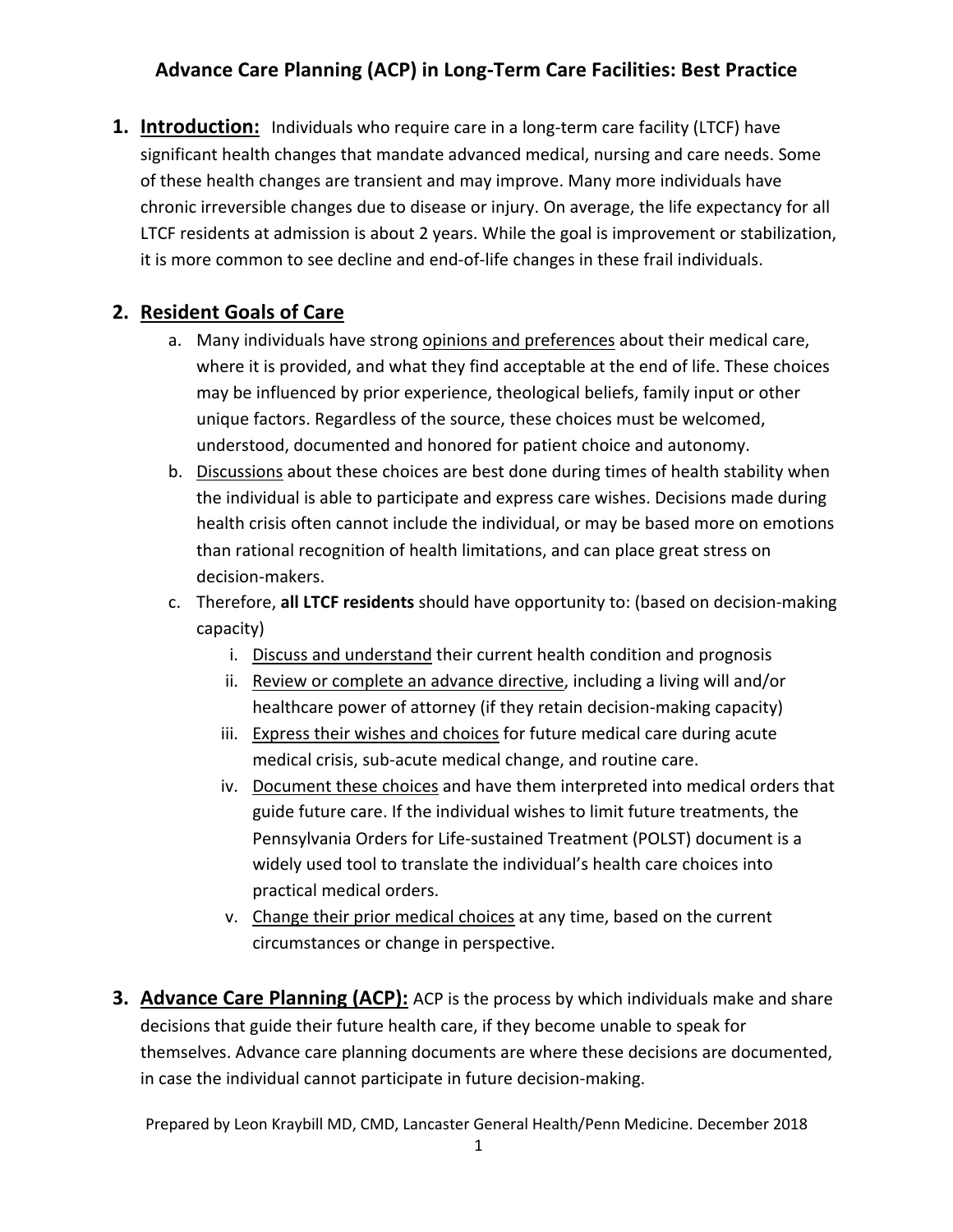#### **4. Advance Care Planning documents**

|                                                                    | Details:                                                                                                                                                                                                                                                                                                                                                                                                                                                                         | Appropriate for:                                                                                     |
|--------------------------------------------------------------------|----------------------------------------------------------------------------------------------------------------------------------------------------------------------------------------------------------------------------------------------------------------------------------------------------------------------------------------------------------------------------------------------------------------------------------------------------------------------------------|------------------------------------------------------------------------------------------------------|
| <b>Healthcare</b><br><b>Power of</b><br><b>Attorney</b><br>(HCPOA) | A person appointed by another to serve as the<br>$\bullet$<br>individual's agent and to make health care<br>decisions. Usually used only when the individual<br>is unable to make decisions.                                                                                                                                                                                                                                                                                     | All LTC residents                                                                                    |
|                                                                    | An individual may allow the designated HCPOA<br>to make decisions at any time by informing the<br>healthcare practitioner. This decision should be<br>recorded in the medical record.                                                                                                                                                                                                                                                                                            |                                                                                                      |
| <b>Living will</b>                                                 | A statement of an individual's personal choices<br>$\bullet$<br>regarding life-sustaining treatment and other<br>end-of-life care.<br>The living will becomes effective when the<br>٠<br>individual has an end stage medical condition,<br>and is permanently unconscious or loses<br>decision-making capacity.<br>The living will is NOT a medical order.<br>$\bullet$                                                                                                          | All LTC residents                                                                                    |
| <b>POLST</b>                                                       | POLST is a translation of the individual's wishes<br>$\bullet$<br>for specific care into medical orders. It<br>complements the living will, putting choices into<br>actionable medical orders.<br>When future medical decisions are needed, it<br>$\bullet$<br>serves as a guide for discussion with an individual<br>with intact decision-making. When decision-<br>making capacity has been lost, it is a directive for<br>the HCPOA or representative and healthcare<br>team. | Medically frail<br>individuals<br>near end of life who<br>wish to guide future<br>medical treatments |

**5. Medical decision-maker:** If no agent is appointed as HCPOA by the individual, Pennsylvania law allows others to serve as a medical decision maker. Such a person is known as a health care representative and is often referred to as a surrogate decisionmaker. Priority designation for designation of HCPOA is given in this order: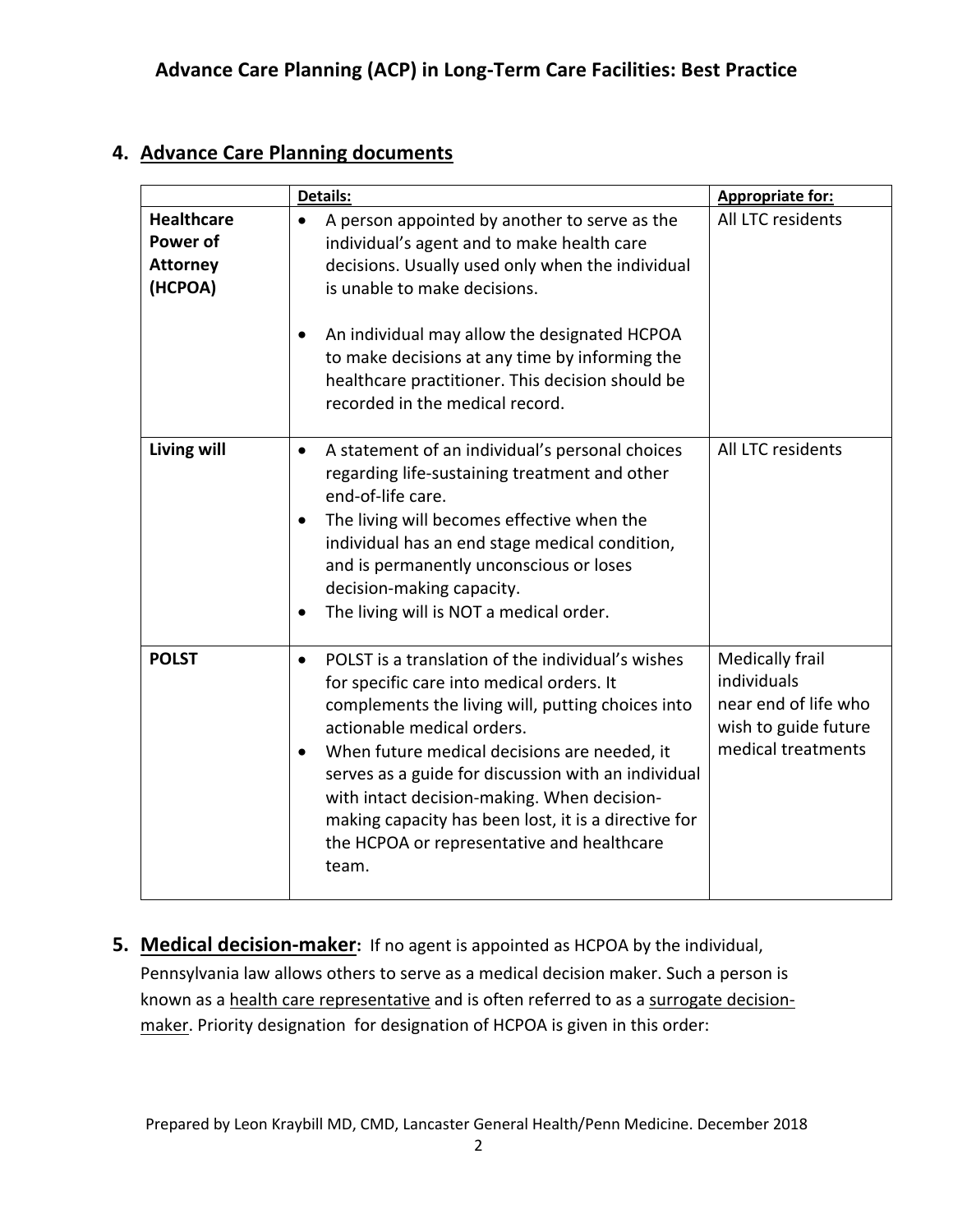- a. Current spouse and adult child (of individual & another relationship)
- b. Adult child (of individual and current spouse)
- c. Parent
- d. Adult sibling
- e. Adult grandchild
- f. An adult who has knowledge of the individual's preferences and values

Per PA Act 169: http://www.legis.state.pa.us/cfdocs/legis/li/uconsCheck.cfm?yr=2006&sessInd=0&act=169)

#### **6. Pennsylvania Orders for Life-Sustaining Treatment (POLST)**

- a. **POLST appropriateness:** POLST discussions may be appropriate for:
	- i. Individuals who have advanced chronic progressive illness and/or frailty.
	- ii. Persons with acute medical illness that is likely irreversible, or associated with high burden of curative medical care.
	- iii. Individuals for whom medical providers would not be surprised if they were to die or lose decision-making capacity within 1-2 years.
- b. POLST completion is appropriate for the above individuals who choose to complete a POLST document.
- c. POLST is completed only after a discussion with the individual about current health conditions and treatment choices based on this understanding. If an individual is unable to participate, the discussion can occur with the HCPOA/representative. The POLST form serves only to document the discussion and choices, and should not be completed without this discussion.
- d. Physicians, physician assistants and CRNPs may facilitate the POLST conversation. Other disciplines, typically a nurse or social worker, may also engage residents in the POLST discussion.
- e. Once signed by a physician/nurse practitioner/physician assistant, and the individual (or HCPOA/representative when appropriate), the POLST becomes a medical order that follows the individual across care settings (i.e., LTC to emergency room to hospital to LTC).
- f. Completion of a POLST is always voluntary. Healthcare team input and POLST discussions should not be innately for or against life prolonging treatment or palliative care. It is only a tool to enable discussion, decision-making, and documentation of individual treatment preferences.
- g. Individuals are encouraged to add comments on the POLST form to clarify POLST choices, declare goals of care, and establish unique wishes.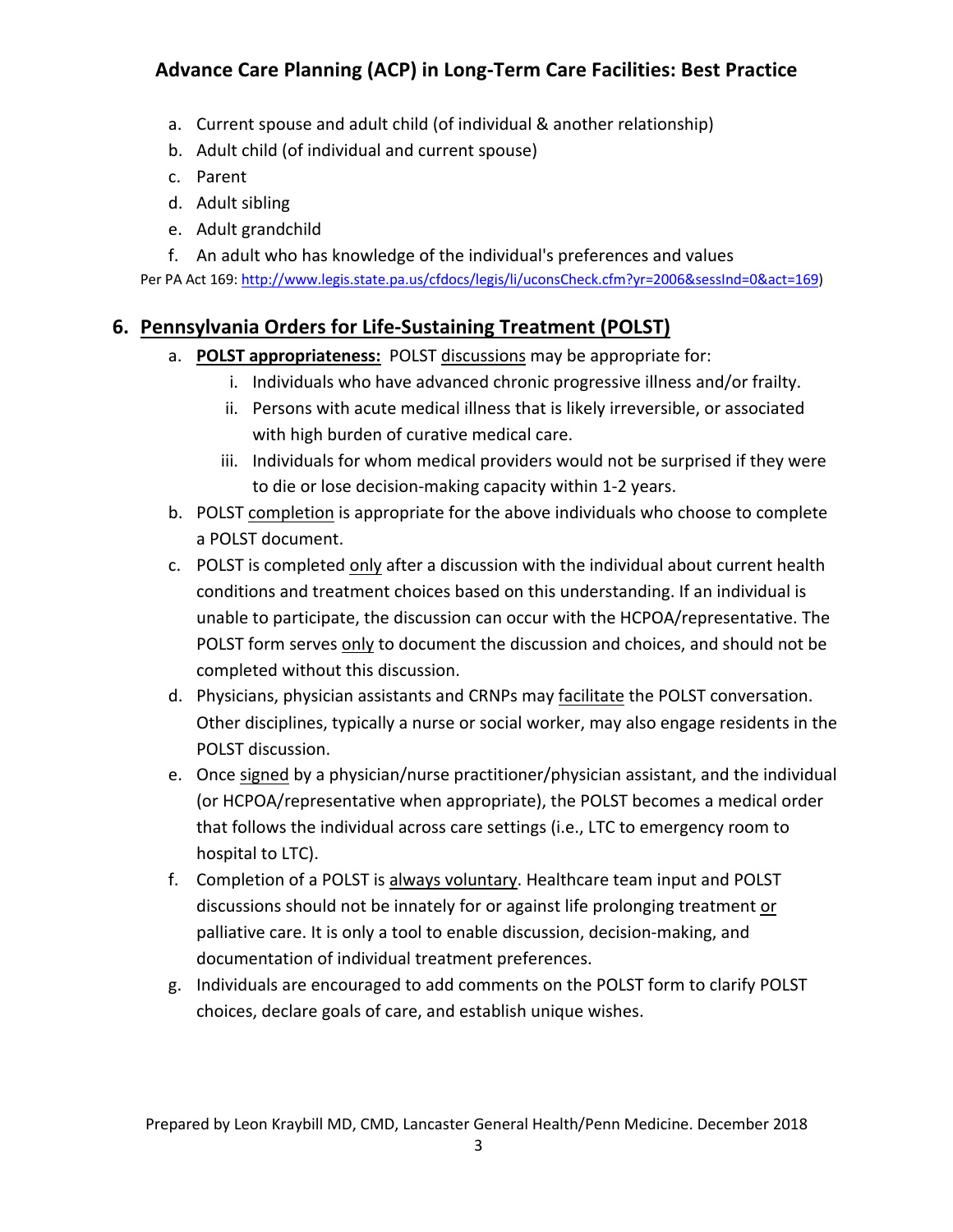#### **7. POLST clarifications**

- **a. If "DNR" is chosen in POLST section A:**
	- i. This means that in a situation of cardiac arrest, with no pulse or breathing, the individual does not want resuscitation.
	- ii. "DNR" does **NOT** automatically exclude defibrillation, ventilation, hospitalization, or interventional medical care. Some individuals may want hospitalization for some illnesses, defibrillation for tachycardia, or ventilation for respiratory failure.
	- iii. An individual who chooses "DNR" may choose any of the medical interventions in section B (see graphic below).
- **b. If "CPR" is chosen in POLST section A:**
	- i. Then "Full treatment" must be chosen in Section B (Explanation: if a person wants CPR, they must be willing to receive cardiac life support interventions, which usually include intubation and care in the ICU.)
	- ii. The individual may electively designate whether this "full treatment" should be provided for a limited amount of time (i.e., for 5 days), continued without specified limit, or deferred to choice of POA/representative.
- **c. Summary of medical interventions appropriate for both CPR and DNR choices:**



**8. Decision-making capacity (DMC)** of the individual must be considered during the POLST discussion. The individual must show ability to reason, understand their health condition and choices, appreciate the implications of disease and choices, and then choose and communicate their wishes. These components must be present for full medical decision-making. The decision-making capacity assessment determines how the ACP discussion can occur and who should be included:

| If DMC assessment is:                     | Then the discussion process is:         |
|-------------------------------------------|-----------------------------------------|
| Full decision-making capacity             | Talk with individual. Engage            |
|                                           | HCPOA/representative if patient chooses |
| Limited decision-making                   | Discuss with individual &               |
| capacity $\rightarrow$                    | HCPOA/representative                    |
| No decision-making capacity $\rightarrow$ | Talk with HCPOA/representative          |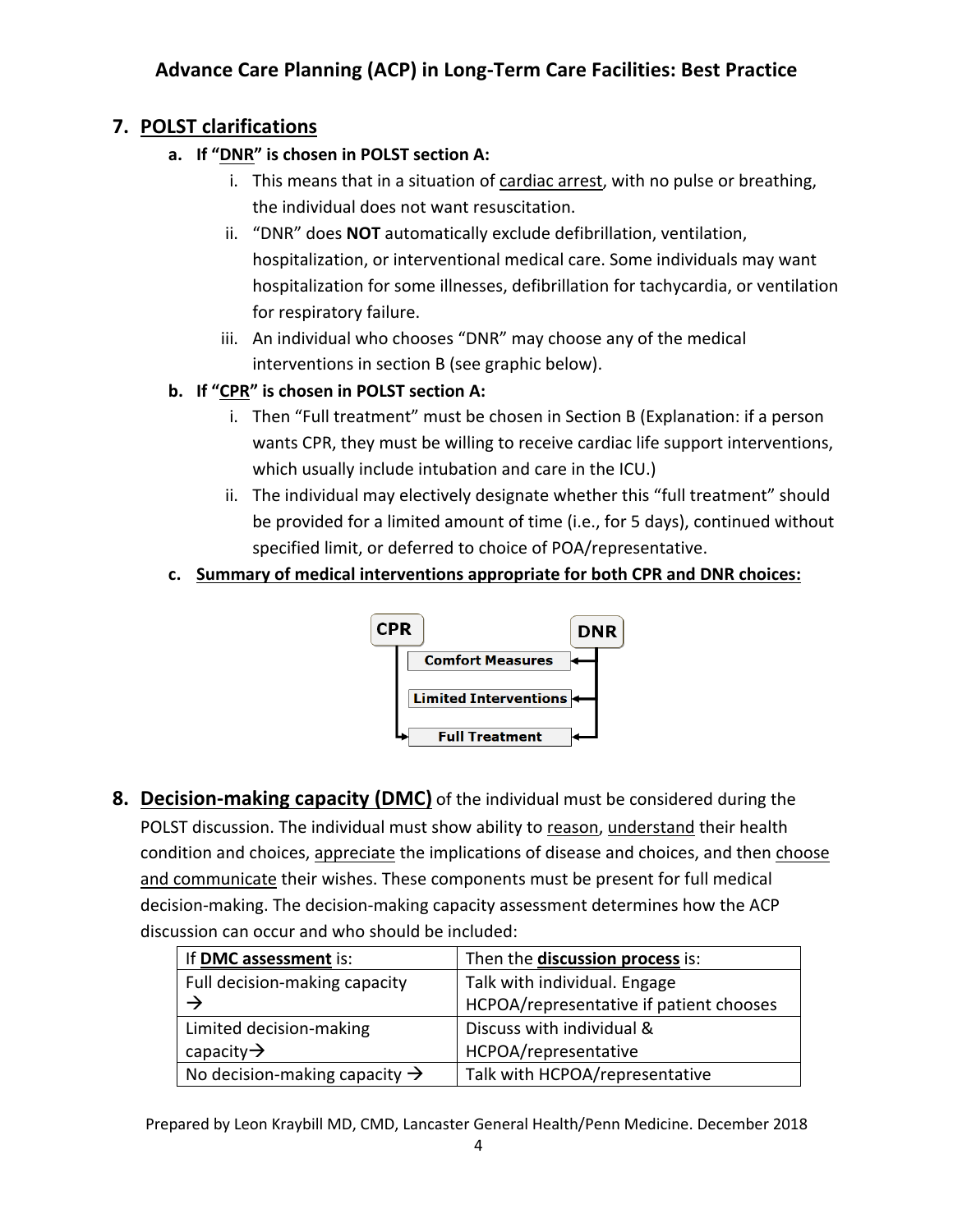#### **9. Guidelines for use of POLST during LTCF stay:**

#### **New admission**

- Information can be included in admission packet about upcoming ACP & POLST discussions – see drafted sample
- Medical provider or staff (per facility policy) discuss health status, advance care planning and POLST (f appropriate) with resident
- Inquire about previously completed advance directives. Review or request a copy for the LTC record. Inquire if choices are current. If there is no up-to-date LW and/or HCPOA, encourage and provide information for a new advance directive (if capable).
- Inquire about previously completed POLST documentation, and review prior wishes.
- If POLST is appropriate and desired by resident, it is completed based on discussion with resident, and signed by medical provider. When appropriate, completion of the POLST is encouraged during the initial visit or early during the admission.
- If the resident has limited or no decision-making capacity, the HCPOA/representative must participate in completing the POLST. If the HCPOA/representative is available only by phone, the POLST can still be completed by documenting the details of the phone call, date and name of the person giving verbal approval. The HCPOA/representative is requested to sign the POLST at their next visit.
- The POLST document should be located in a standardized and readily available location in the medical record
- Based on discussion and POLST, a medical order is entered on the chart. This should include some details and a date. It is preferred to use medical orders such as:
	- o DNR for cardiac arrest, per POLST (date) (do not resuscitate)
	- o DNH, per POLST (date) (do not hospitalize)
	- o DNR/DNI, per POLST (date) (DNR, do not intubate)
	- o DNR/Intubation ok, per POLST (date)
	- o Full code & medical intervention, not POLST appropriate, per discussion (date)
- Avoid the use of the medical order of "no code", due to the confusion over the meaning of "code"
- Recommended: enter an ACP entry in resident's problem list in EHR or paper chart. A sample entry may include all of the following:
	- $\circ$  DNR, limited additional medical treatment, IVFs but no feeding tube, would accept antibiotics for comfort – per POLST 8/1/2018
	- $\circ$  Living will (10/1/2017) = no life prolonging measures in terminal setting
	- $\circ$  Healthcare POA (10/1/2017) = Sally Doe (daughter), then Peter Doe (son)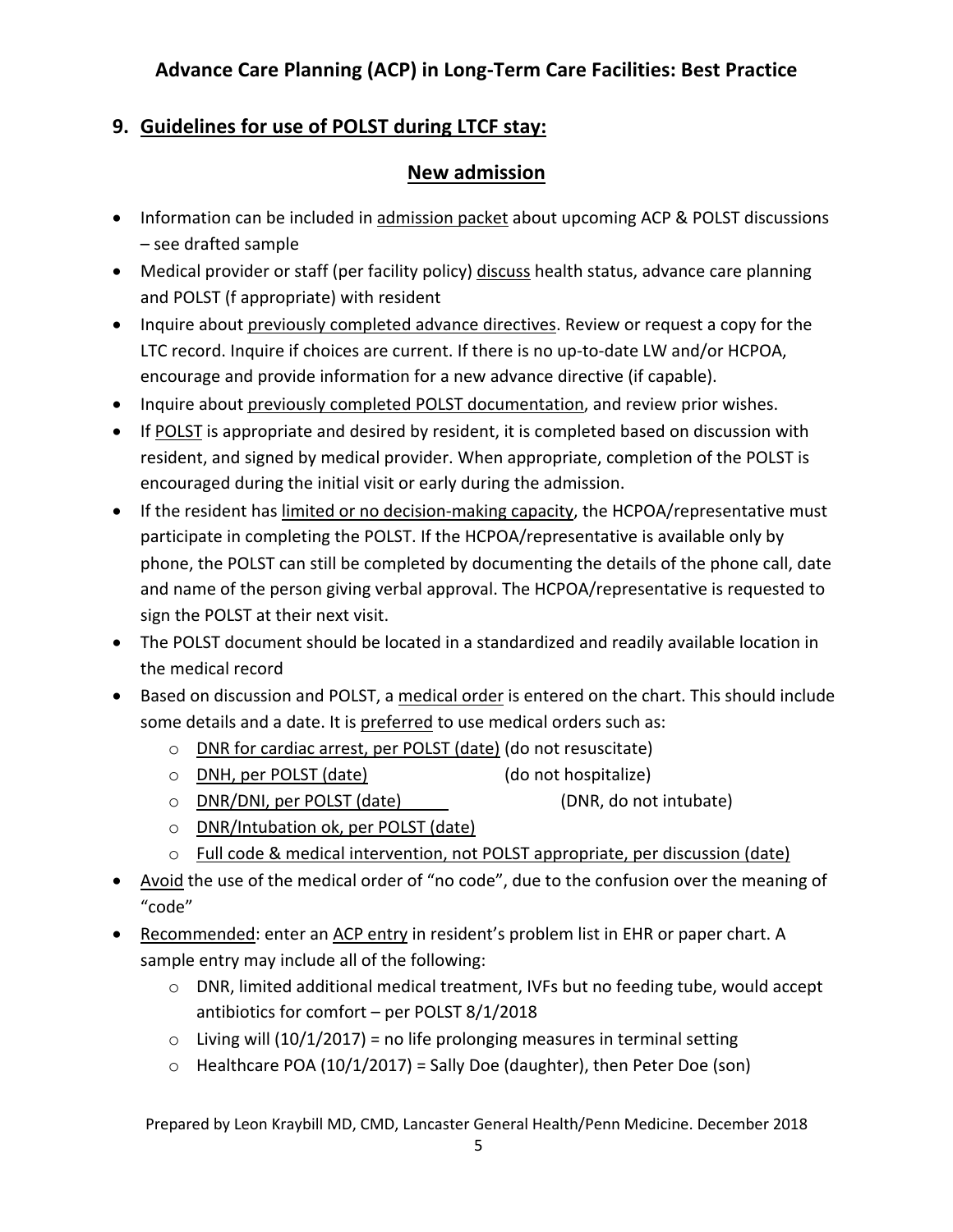#### **Acute medical change**

- In addition to medical assessment, the medical provider and/or nursing staff should review previous ACP wishes and POLST choices during an acute medical change.
- If a serious life-or-death situation requires an immediate decision, the resident does not have decision-making capacity and the HCPOA/representative is not available --then follow current POLST wishes.
- In all other circumstances, the situation and options should be discussed with resident and/or HCPOA/representative (when appropriate).
- An alert and oriented resident with acute change should be offered all treatment decisions, using the POLST as a guideline:

*"You appear to have a pneumonia that is not responding to treatment. We can consider admitting you to the hospital for IV antibiotics, IV fluids, and perhaps even short term use of a breathing machine. You previously said on your POLST that you did not want to go to the hospital or ever consider a breathing machine. What are your wishes now, based on your current illness?"*

• The POLST should be used as a guideline for discussion with HCPOA/representative of an individual who has impaired decision-making capacity:

*"Your mother is very ill. We are not sure if she can recover from this serious illness. It is possible to send her to the hospital for treatment attempts, but she and you had previously indicated on the POLST that she never wanted to go to the hospital. We can provide comfort treatments here, even if she is declining."*

• Prior to contacting the medical provider about a medical change, nursing staff should review prior ACP choices and POLST selections, and include this in the presentation to the provider:

*"Mrs. Jones has lost all movement of left arm and leg, and is now unresponsive without signs of pain. Her POLST indicates DNR status, and a wish for comfort measures only. I have updated her HCPOA/representative who confirms these wishes."*

#### **Stable or new chronic condition**

- The POLST should be reviewed and confirmed with resident and/or POA following:
	- o **Major medical change** (stroke, dementia dx, cancer dx, etc.) a change in condition should prompt a discussion to determine if the preferences of the individual have changed and if so, a new form should be completed and signed.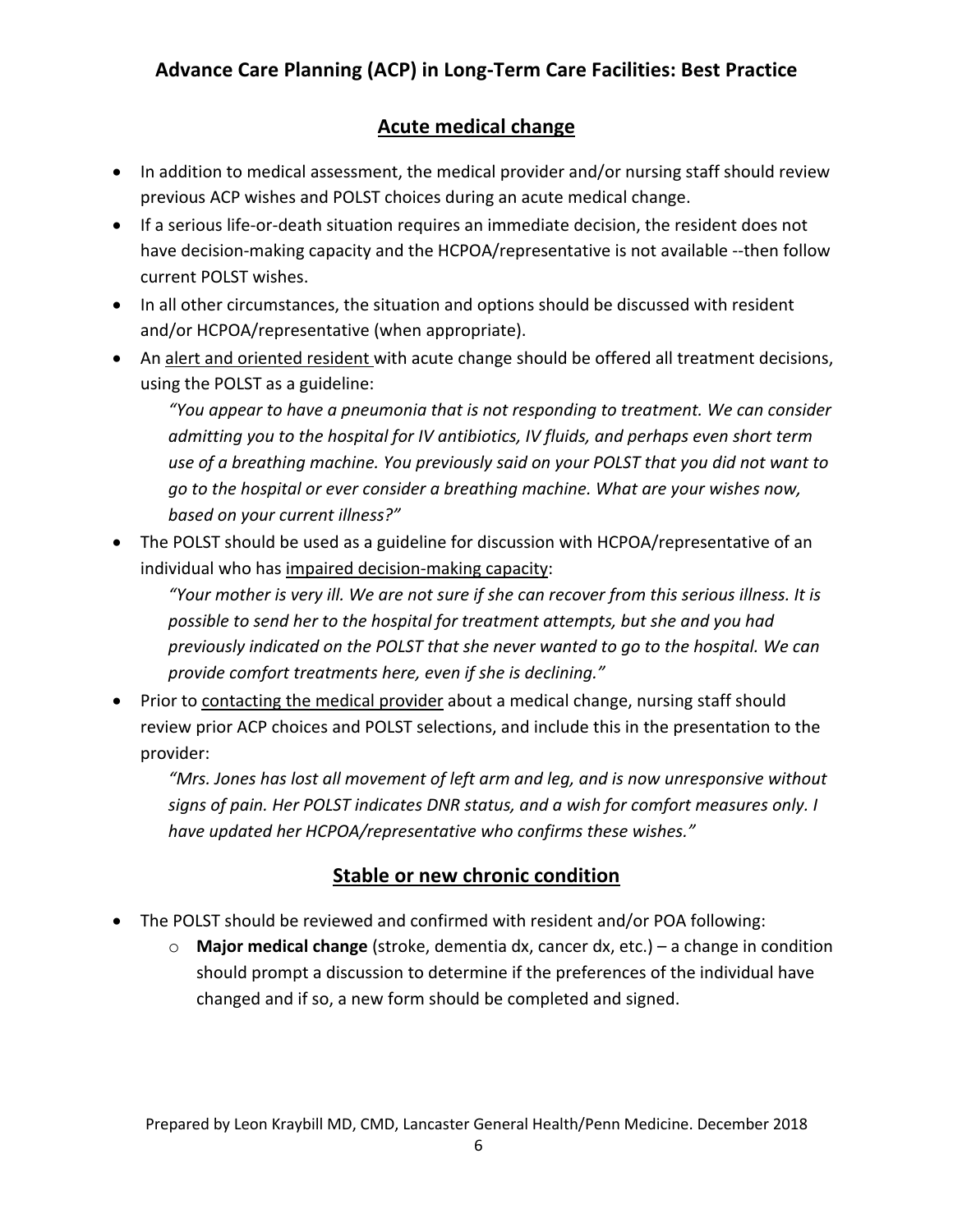- o **Admission or readmission to facility**
- o **Annually** (if not done in past year) facility policy should outline methodology for completing this. The discussion and review can be done by social work or other staff members.
- If there are no changes in the POLST, the form should be signed & dated by the reviewer (or the LTCF have a protocol for documenting the review)
- If there are changes in the previous POLST choices, a new form should be completed. The medical provider is required to review, date and sign the updated form.

## **Discharge to home or different level of health care**

- Situation of improving health if an individual had completed a POLST during a serious illness and subsequently significantly improves, to the point of discharging to home or a lower level of health care, they may no longer be appropriate for a POLST form (see 6a above). A discussion should occur with the resident about their condition and wishes. If their wishes have changed, the current POLST form should be voided (see 10 below).
- If the individual remains appropriate for a POLST form and they do not wish to change it, LTC staff must assure that the POLST form (or a pink copy on cardstock) accompanies the resident across the care settings.

#### **10. Voiding a POLST form**

- a. On the POLST form, a line should be drawn across sections A through E of the no longer valid form and "Void" should be written in large letters across the form. It should be signed and dated. Any associated orders in the medical record or entries in the individual's problem list related to the voided POLST form should be deleted.
- b. The voided form should be kept as part of the archived medical record
- c. If the POLST has been digitally scanned, the EMR should allow the scanned document to be marked "void", but not deleted.

#### **11. Facility policy and procedure**

- a. Establish a policy consistent with facility culture, practice and intended use
	- i. See "Model Policies Introduction" https://www.upmc.com/- /media/upmc/services/aginginstitute/partnerships-andcollaborations/documents/polst-model-policies.pdf
	- ii. See "Recommended Policy Elements" https://www.upmc.com/-/media/upmc/services/aginginstitute/partnerships-andcollaborations/documents/polst-recommended-policy-elements.pdf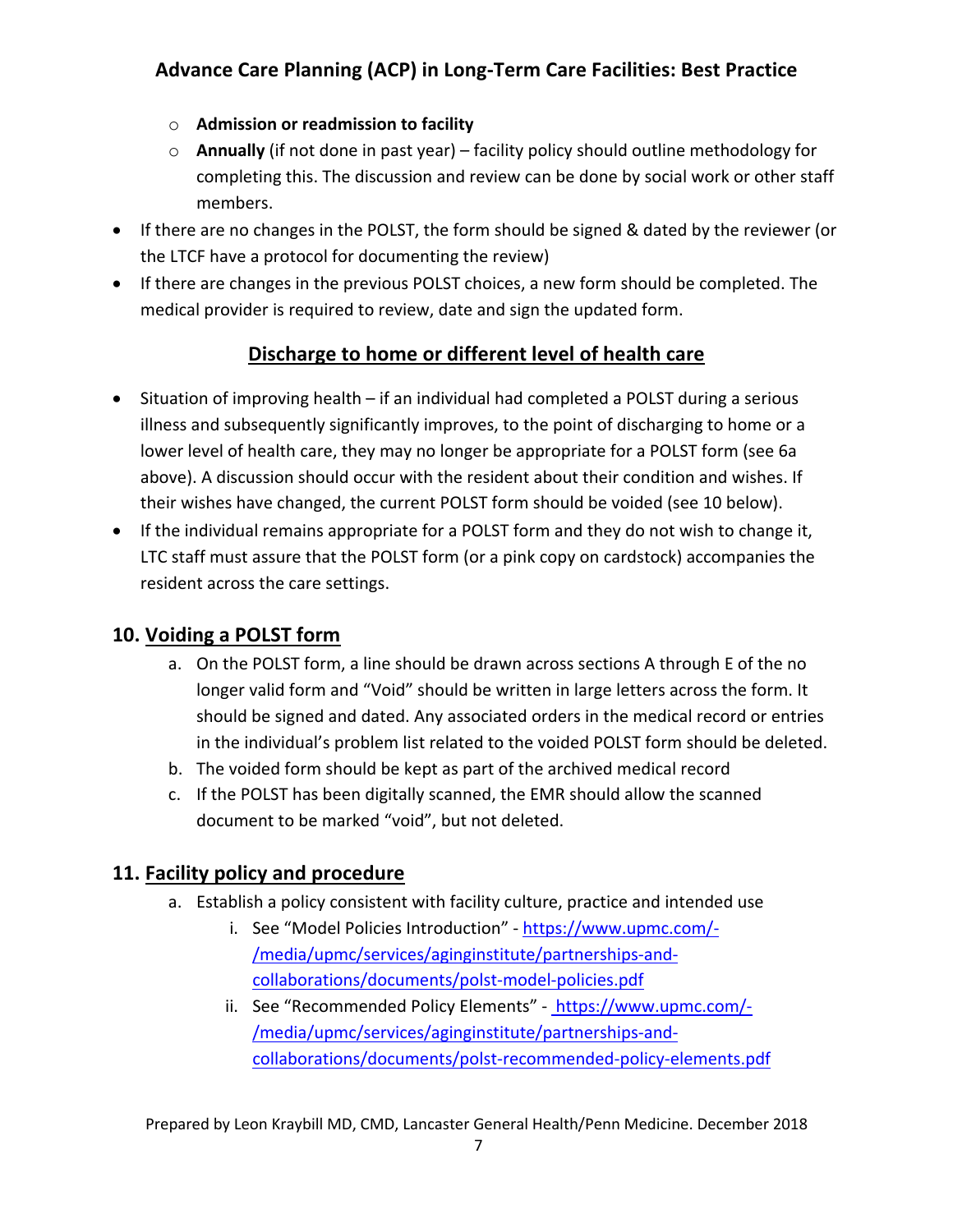- iii. See PA POLST library in UPMC Institute of Aging site https://www.upmc.com/services/aginginstitute/partnerships-andcollaborations/polst
- b. LTC staff competency training
	- a. The LTC facility needs to assure that staff that facilitate POLST discussions are trained and able to demonstrate the skill and knowledgeable required for the conversation.
	- b. Nursing staff should be educated in understanding the implications of POLST choices, using the document appropriately, and ethically guiding individuals and HCPOA/surrogates about options during acute and chronic illness.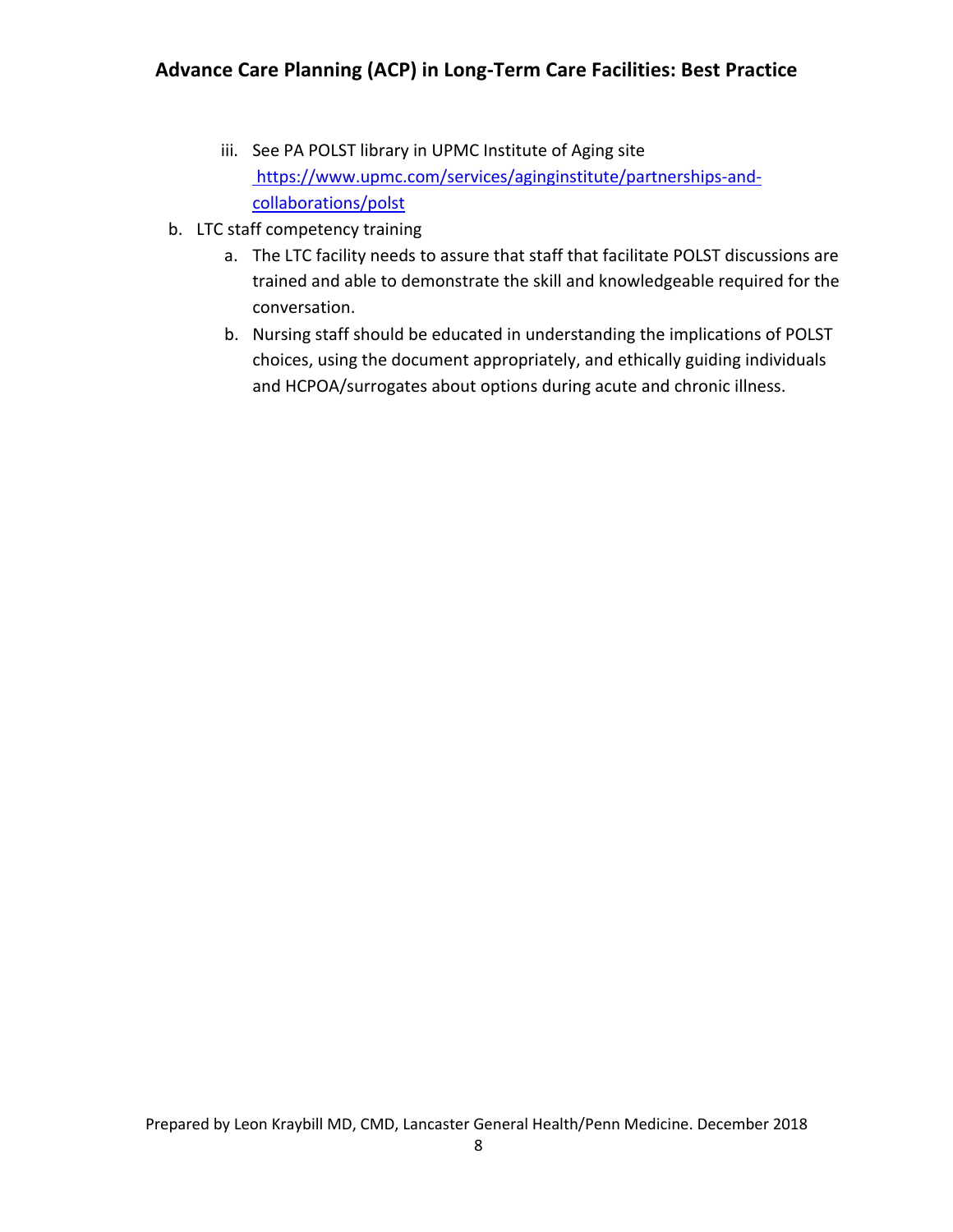## **POLST Do's & Don'ts**

| It is NOT appropriate to:                                                                                                                | It is appropriate to:                                                                                                                                                          |
|------------------------------------------------------------------------------------------------------------------------------------------|--------------------------------------------------------------------------------------------------------------------------------------------------------------------------------|
| Require any individual to complete a POLST                                                                                               | Okay to suggest and assist                                                                                                                                                     |
| Establish a facility policy to require POLST<br>completion for all residents                                                             | Okay to offer to all appropriate residents                                                                                                                                     |
| Incentivize medical providers based on POLST<br>completion or counting                                                                   | Okay to incentivize advance care planning<br>discussions and documentation                                                                                                     |
| Confuse "cardiac arrest" with "respiratory<br>arrest" in a patient with "DNR but FULL<br>medical intervention"                           | Ventilation support may still be desired by the<br>individual who is not in full cardiac arrest                                                                                |
| Assume that a "DNR, comfort measures only"<br>choice always means no hospitalization                                                     | Interventions for comfort are still appropriate.<br>Examples: injuries like hip fracture, or<br>lacerations                                                                    |
| Include the POLST form in the LTC admission<br>packet (conveys that it is just a paper<br>completion formality).                         | Okay to provide introductions to the topic and<br>subsequent conversations - brochures,<br>videos like "POLST: When is the right time" or<br>"Understanding POLST"             |
| Discuss and complete a POLST document only<br>with the HCPOA/representative of an<br>individual who has full decision-making<br>capacity | The HCPOA/representative may be included,<br>with the permission of the resident.                                                                                              |
| Discuss and complete a POLST document only<br>with an individual with limited or no decision-<br>making capacity                         | Discuss if possible with the resident but<br>confirm choices with HCPOA/representative                                                                                         |
| Assume that an individual with advanced or<br>irreversible or terminal illness will choose a<br>"DNR" status                             | Okay to inquire about their understanding of<br>their illnesses, the ability to improve, and the<br>likely benefit of medical intervention                                     |
| Assume that POLST choices will stay the same                                                                                             | POLST is a guide based on decisions at a<br>particular point. When time and medical<br>circumstances allow, it should always be<br>confirmed during subsequent medical changes |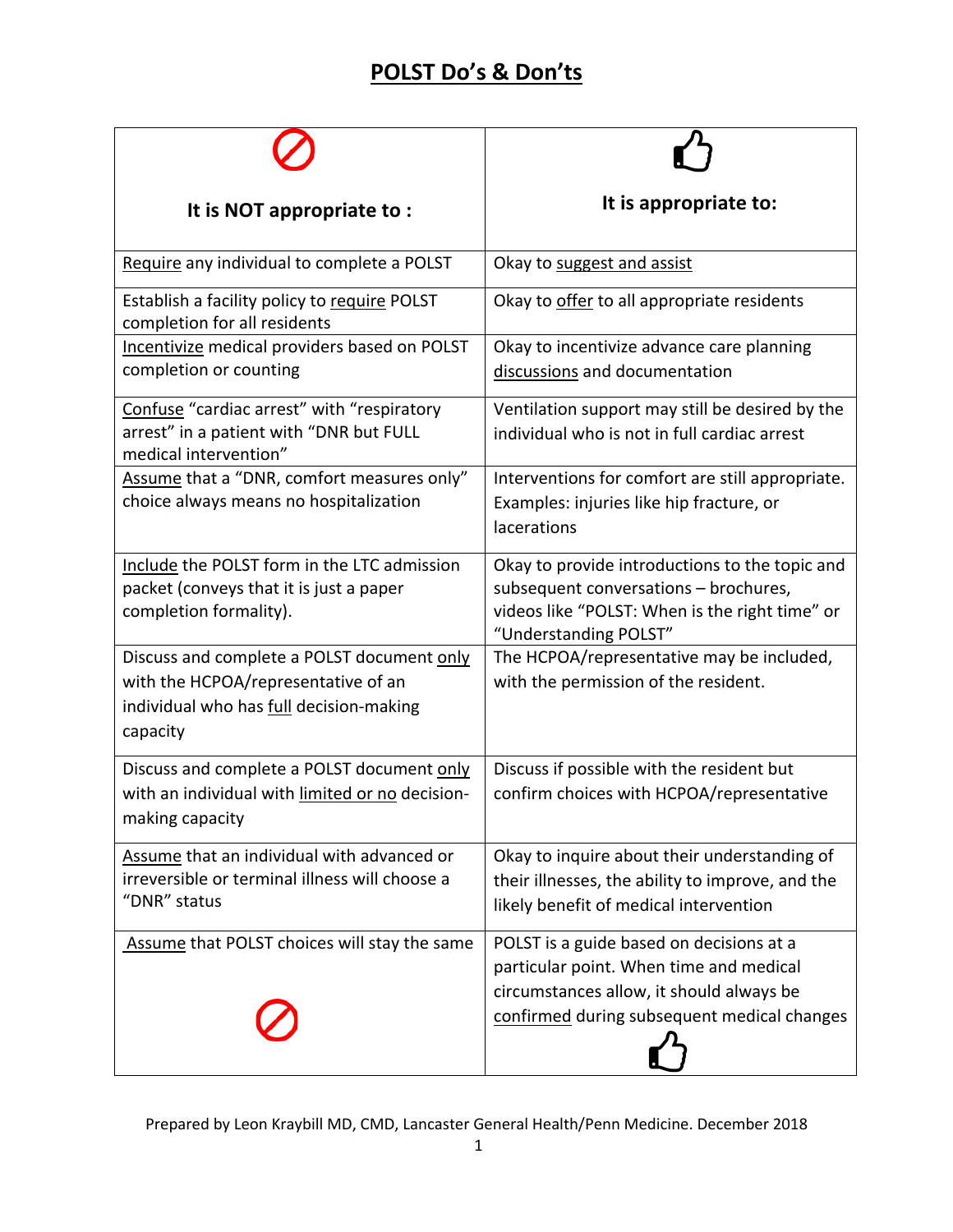## **POLST Form and Your Wishes for Care at (Facility Name)**

- $\triangleright$  Do you care about the types and amount of medical care you receive?
- $\triangleright$  Do you have opinions about your medical care now and in the future?
- $\triangleright$  If you become ill, is it important that the right person make choices for you?

.......... If YES, then you should make and complete **advance care planning** now. Facility staff can provide information on how to access to necessary forms."

**What is advance care planning?** Advance care planning (ACP) is the process by which individuals make decisions to guide their future health care, if they become unable to speak for themselves. It is designed specifically for a situation where you are unable to make or communicate your choices. It requires understanding of your health and thoughtful discussions about your medical care.

#### **What does advance care planning include?**

- Living will a statement of choices regarding life-sustaining treatment if you have an end stage medical condition, and are unable to participate in decisions. It is recommended for everyone.
- Healthcare power of attorney a person appointed by you to make your medical decisions if you are unable to do so. It is recommended for everyone.
- POLST (Pennsylvania Orders for Life-sustaining Treatment) **–** a translation of your medical wishes into specific medical orders that implement your choices now and in the future. It is suggested for people with serious illness – see details below.

**Does (Facility Name) use the POLST form?** Yes, we will talk with you and the people you wish to include in the conversation about your wishes for care and the POLST form.

#### **Tell me more about the POLST form.**

The POLST Form is a document that helps doctors, nurses, healthcare facilities and emergency personnel honor your wishes regarding life-sustaining treatments in emergency situations.

The POLST form is voluntary and recommended for patients:

- whose health care professional would not be surprised if they died within 1-2 years; or
- who are at an increased risk of experiencing a medical emergency based on their current medical condition and who wish to make clear their treatment preferences, including about CPR, mechanical ventilation, ICU; or
- who have had multiple unplanned hospital admissions in the last 12 months, typically coupled with increasing frailty, decreasing function, and/or progressive weight loss.

If you have an advance directive/living will, a POLST form is still recommended.

The POLST form includes information about:

- preferences for resuscitation
- treatments for medical conditions
- preferences on the use of antibiotics
- preferences for artificially administered fluids and nutrition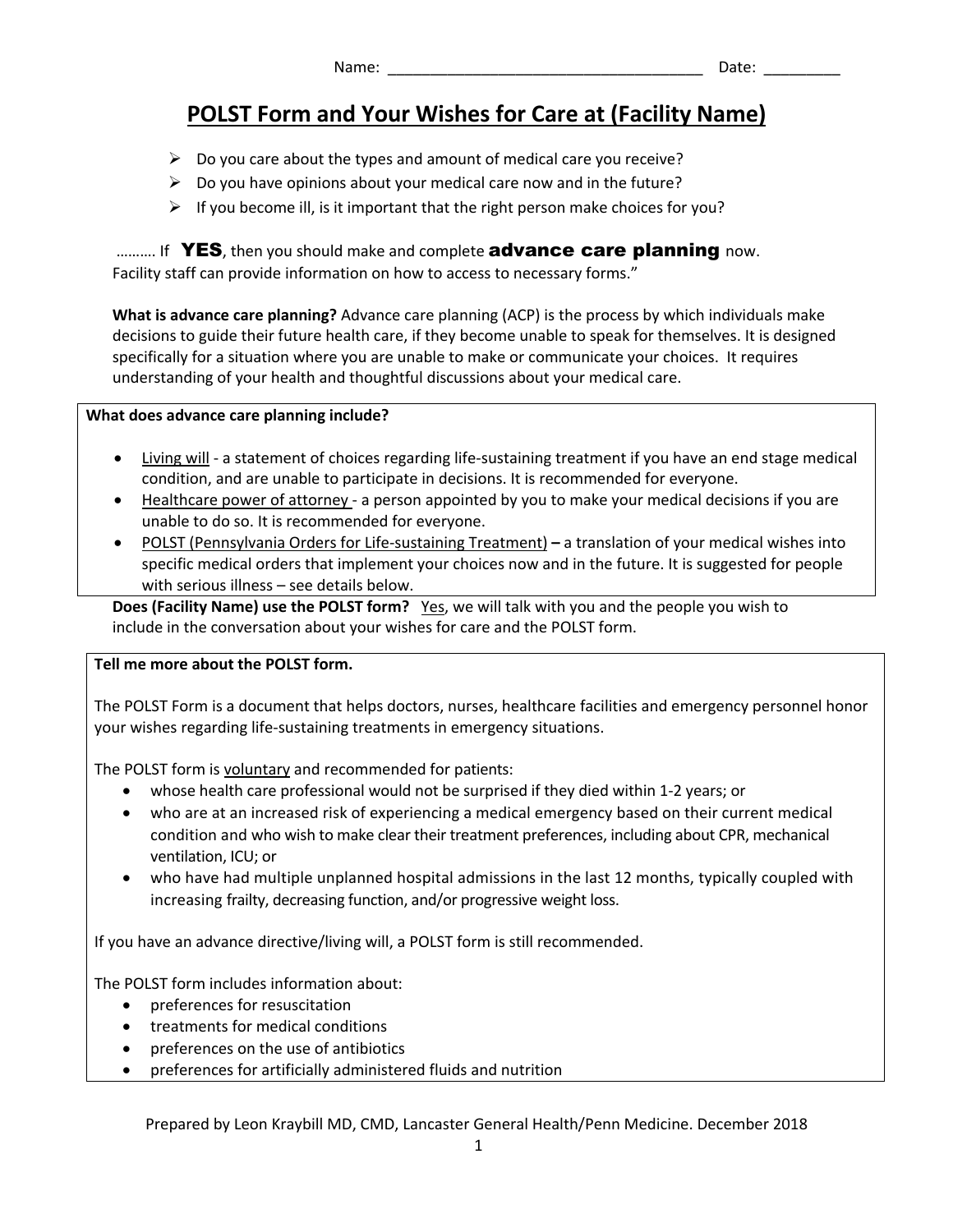The POLST form is completed by a healthcare provider after discussion with you or your legal decision-maker. It is then signed by the doctor/nurse practitioner/PA and you or your legal decision-maker. It then becomes a medical order that is understood and followed by other healthcare professionals.

#### **Can you explain some of the words on the POLST?**

- Cardiopulmonary Resuscitation (CPR) attempts to restart breathing and the heartbeat of a person whose heart has stopped and is not breathing. Typically this involves "mouth-to-mouth" breathing and forceful pressure on the chest. It can also involve electric shock or a plastic tube being placed in the throat to assist breathing.
- Mechanical Ventilation/Respiration the pumping of air in and out of the lungs through a tube in the throat. Used when a person is not able to breathe on his or her own.
- Do Not Attempt Resuscitation (DNR) this is a choice not to accept interventions such as CPR or mechanical ventilation when there is no heartbeat or breathing. This usually results in end of life. Most ethicists agree that this is not a deliberate choice to end life, but rather the acceptance of a natural death in someone who is life-threateningly ill.
- Comfort Measures Care undertaken with the primary goal of keeping a person comfortable, rather than prolonging life. A person who requests "comfort measures only" on the POLST would be transferred to a hospital only if needed for his or her comfort.
- Intravenous (IV) Fluids Fluids administered through a small plastic tube directly into a vein, typically on a short-term basis.
- Artificial Nutrition when a patient can no longer eat or drink by mouth, it is possible to give liquid food through tube.
- Tube Feeding Short-term basis: Fluids and liquid nutrients can be given through a tube in the nose that goes to the stomach. Long-term basis: a tube inserted through a surgical procedure directly into the stomach through the abdominal wall.

**What happens if I go to the hospital or transfer elsewhere?** The POLST remains with and travels with you between care settings, home, hospital, long-term care or any other facility.

**Can I change my mind about my POLST choices?** Yes, at any time! The POLST form is a guide for future decisions, and does not lock you in to that choice. You can change it tomorrow, or make a different choice at the time of a future illness. It should be reviewed and updated at least yearly to make sure it still reflects your current wishes.

**Does the POLST replace my future decisions or my POA/representative?** No! If you become ill and are still alert, we will discuss your options with you, and you can decide. If you are unable to participate in decisions, we will contact your POA if possible, and they can decide. It is best to discuss your POLST choices with your POA/representative, since it helps them honor your choices.

**Where is the POLST form kept?** The form is kept in the medical chart. If you are discharged, we will send the POLST with you.

**Does this mean I won't receive treatment and medications for pain control?** NO!! We will always seek to manage pain with medications or other treatments.

**Why can't I just wait until I have a medical change before deciding?** Often medical illness will affect your alertness and ability to make good decisions. It is hard to make good decisions in the middle of a crisis – it is usually best to describe your overall wishes when your health is stable. It is also a great gift to your POA/representative if you can give guidance on your wishes.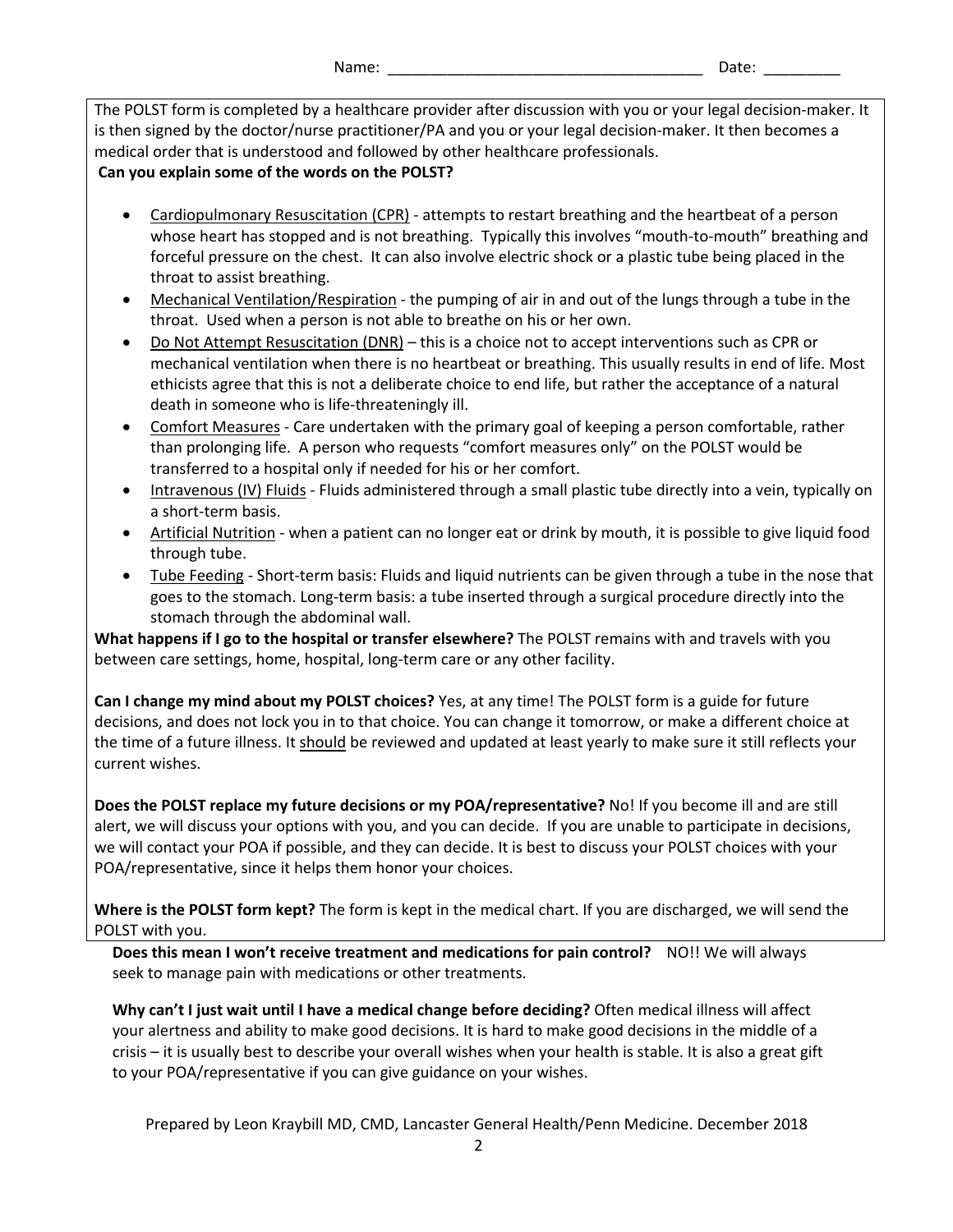#### **Preparation for a Discussion about Advance Care Planning and POLST Form**

A (Facility Name) staff member or medical provider will talk with you about your current health condition, your medical treatments, and your wishes for future medical care. You can help prepare for this discussion by considering the following questions. It is often helpful to discuss these questions with your family or medical decision-maker. This paper is only your initial thoughts, and NOT your final choices. You can discuss any question or concerns that you have about your health condition or treatment during the meeting with a staff member of medical provider.

#### **1. Have you previously completed advance care planning documents?**

| Living will                            | Yes              | Have you already provided a copy? | Yes       |
|----------------------------------------|------------------|-----------------------------------|-----------|
|                                        | <b>No</b>        |                                   | No        |
| <b>Healthcare Power of</b><br>Attorney | Yes<br><b>No</b> | Have you already provided a copy? | Yes<br>No |
|                                        |                  |                                   |           |
| POLST (pink paper)                     | Yes              | Have you already provided a copy? | Yes       |
|                                        | <b>No</b>        |                                   | No        |

| 2. When you consider your medical and physical health, would you say it is: |  |                                              |  |
|-----------------------------------------------------------------------------|--|----------------------------------------------|--|
|                                                                             |  | Improving, or a has good chance of improving |  |
| Stable and about the same                                                   |  |                                              |  |
|                                                                             |  | Declining, and not clear if it will improve  |  |

| 3. As you think of your current and future medical care, which best describes your |                                                                          |  |
|------------------------------------------------------------------------------------|--------------------------------------------------------------------------|--|
| wishes?                                                                            |                                                                          |  |
|                                                                                    | Do everything possible to prolong life, even if I am very ill and need   |  |
|                                                                                    | major treatments.                                                        |  |
|                                                                                    | Try to maintain my health with simpler treatments, if they are not       |  |
|                                                                                    | major or uncomfortable or risky (antibiotics, medications, IV fluids, x- |  |
|                                                                                    | rays, hospitalization, etc.). Talk with me before starting major or      |  |
|                                                                                    | uncomfortable treatments.                                                |  |
|                                                                                    | Provide treatment only for my comfort. Do not give interventions only    |  |
|                                                                                    | to extend life. Do not send me to the hospital if I am comfortable.      |  |